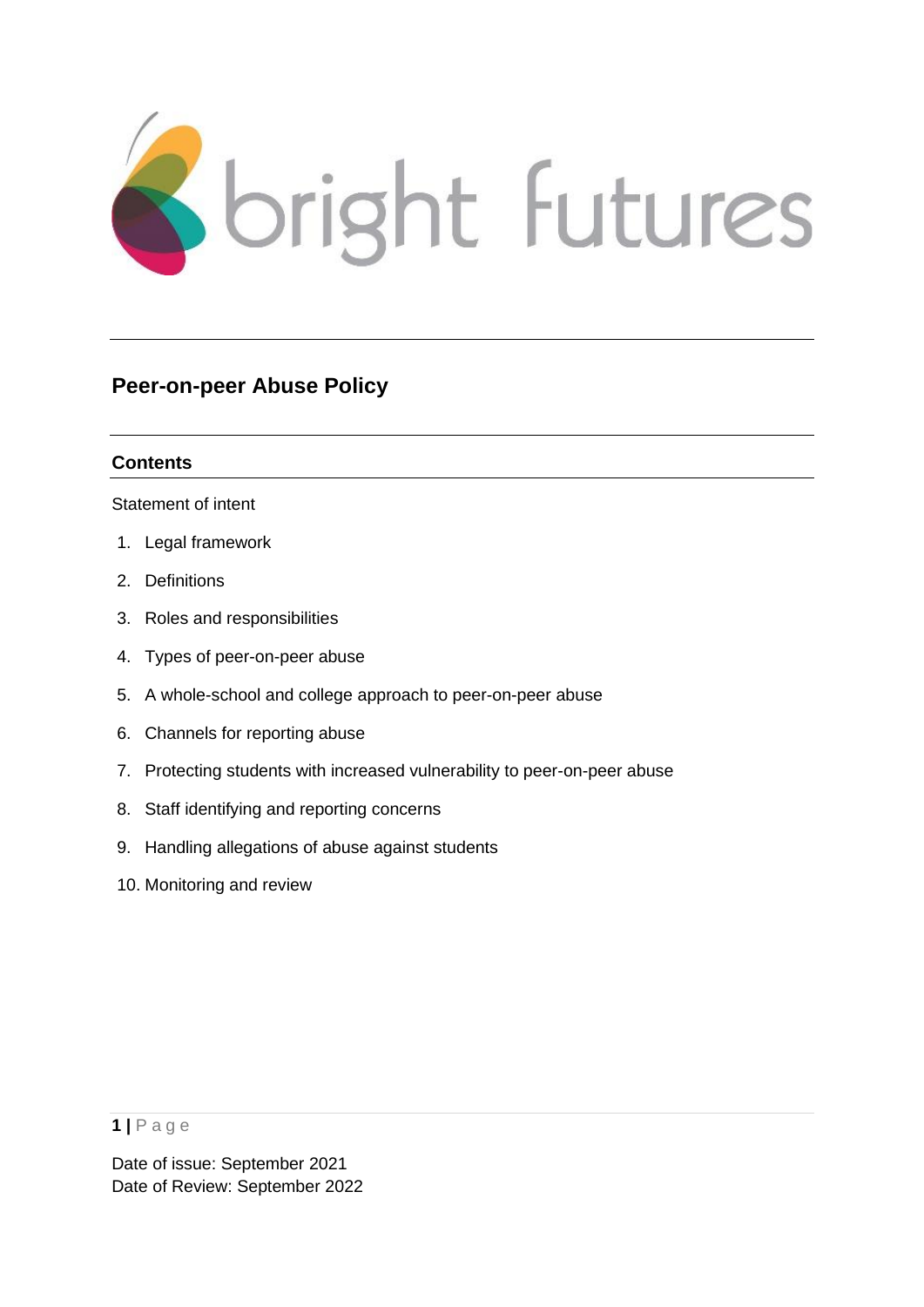# <span id="page-1-0"></span>**Statement of intent**

Bright futures is committed to safeguarding and promoting the welfare of every student, both inside and outside of the school and college premises, and is aware that abuse against children can be inflicted by other children. We implement a whole-school and college preventative approach to managing peer-on-peer abuse, ensuring that the wellbeing of students is at the forefront of all action taken.

This policy sets out a clear and consistent framework for delivering this promise, in line with safeguarding legislation and statutory guidance.

It will be achieved by:

- Creating a culture of mutual respect amongst students, irrespective of protected characteristics.
- Teaching students about behaviour that is acceptable and unacceptable.
- Identifying and making provision for any student that has been subject to abuse.
- Ensuring that members of the governance team, the head of school and college and staff members understand their responsibilities under safeguarding legislation and statutory guidance, are alert to the signs of peer-on-peer abuse, and know to refer concerns to the DSL.

The DSL is: **Ruth Clifford**. In the absence of the DSL, student protection matters will be dealt with by the company DSL: **Caroline Davies**.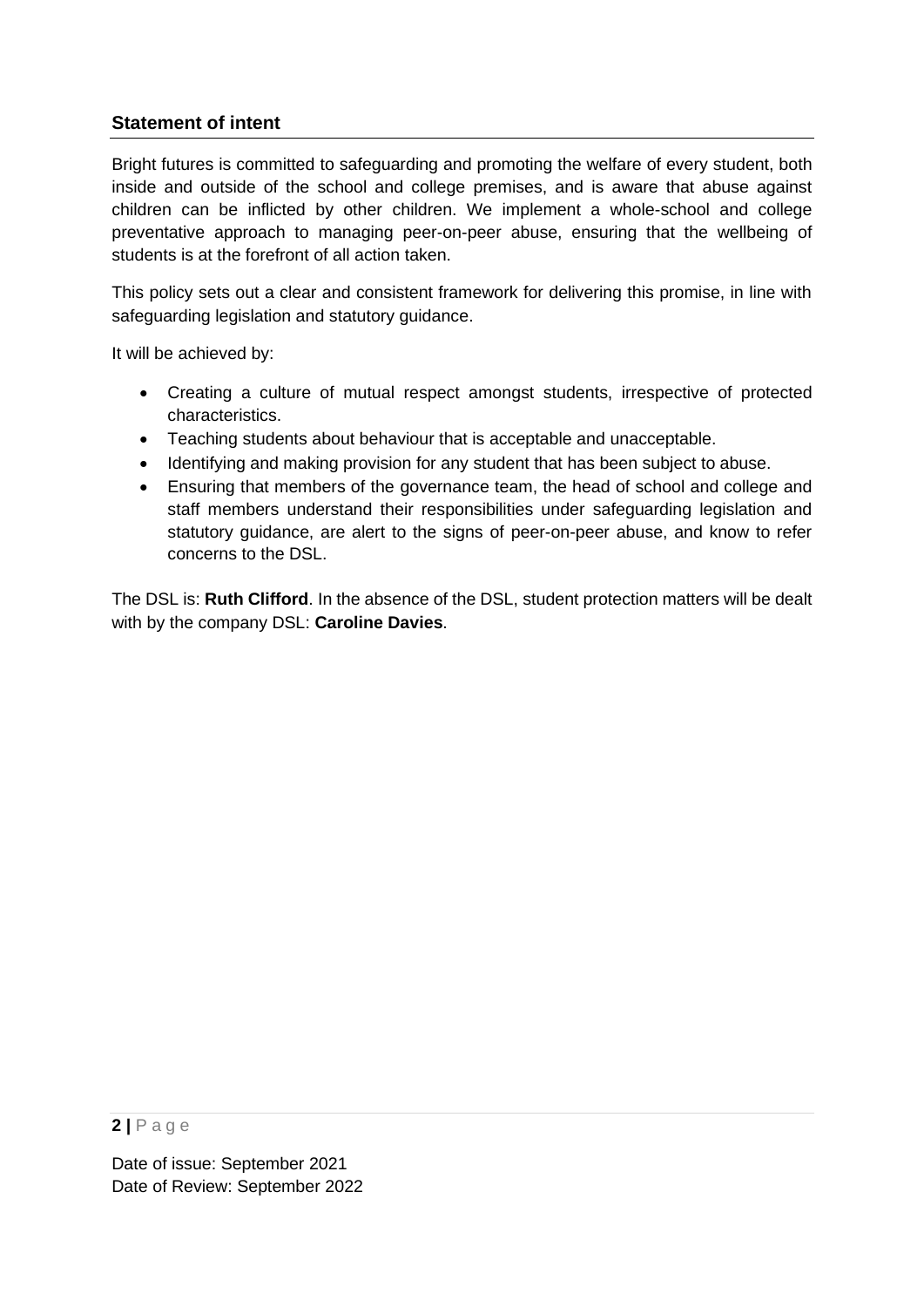# <span id="page-2-0"></span>**1. Legal framework**

This policy has due regard to all relevant legislation and statutory guidance including, but not limited to, the following:

- Equality Act 2010
- Sexual Offences Act 2003
- The UK General Data Protection Regulation (UK GDPR)
- Data Protection Act 2018
- Voyeurism (Offences) Act 2019
- DfE (2021) 'Keeping children safe in education 2021'

The policy also has regard to the following non-statutory guidance:

- DfE (2015) 'What to do if you're worried a student is being abused'
- DfE (2018) 'Information sharing'
- DfE (2021) 'Sexual violence and sexual harassment between children in school and colleges and colleges'
- DfE (2020) 'Sharing nudes and semi-nudes: advice for education settings working with children and young people'

This policy operates in conjunction with the following school and college policies:

- Child Protection and Safeguarding Policy
- Behavioural Policy
- Data Protection Policy
- Anti-Bullying Policy
- Child Friendly Peer-on-Peer Policy
- Exclusion Policy
- Online Safety Policy
- Personal Electronic Devices Policy
- Data and Cyber-Security Breach Prevention and Management Plan

# <span id="page-2-1"></span>2. Definitions

**"Peer-on-peer abuse"** is defined, for the purposes of this policy, as any form of abuse inflicted by one student or a group of children, i.e. individuals under the age of 18, against another student or group of children. This policy covers peer-on-peer abuse both in and outside of school and college and both in person and online.

**"Harmful sexual behaviour"** is defined as any sexual behaviour which:

- Does not observe and respect any individuals on the receiving end of the behaviour, e.g. touching someone without their consent.
- Is inappropriate for the age or stage of development of the student.
- Is problematic, abusive or violent.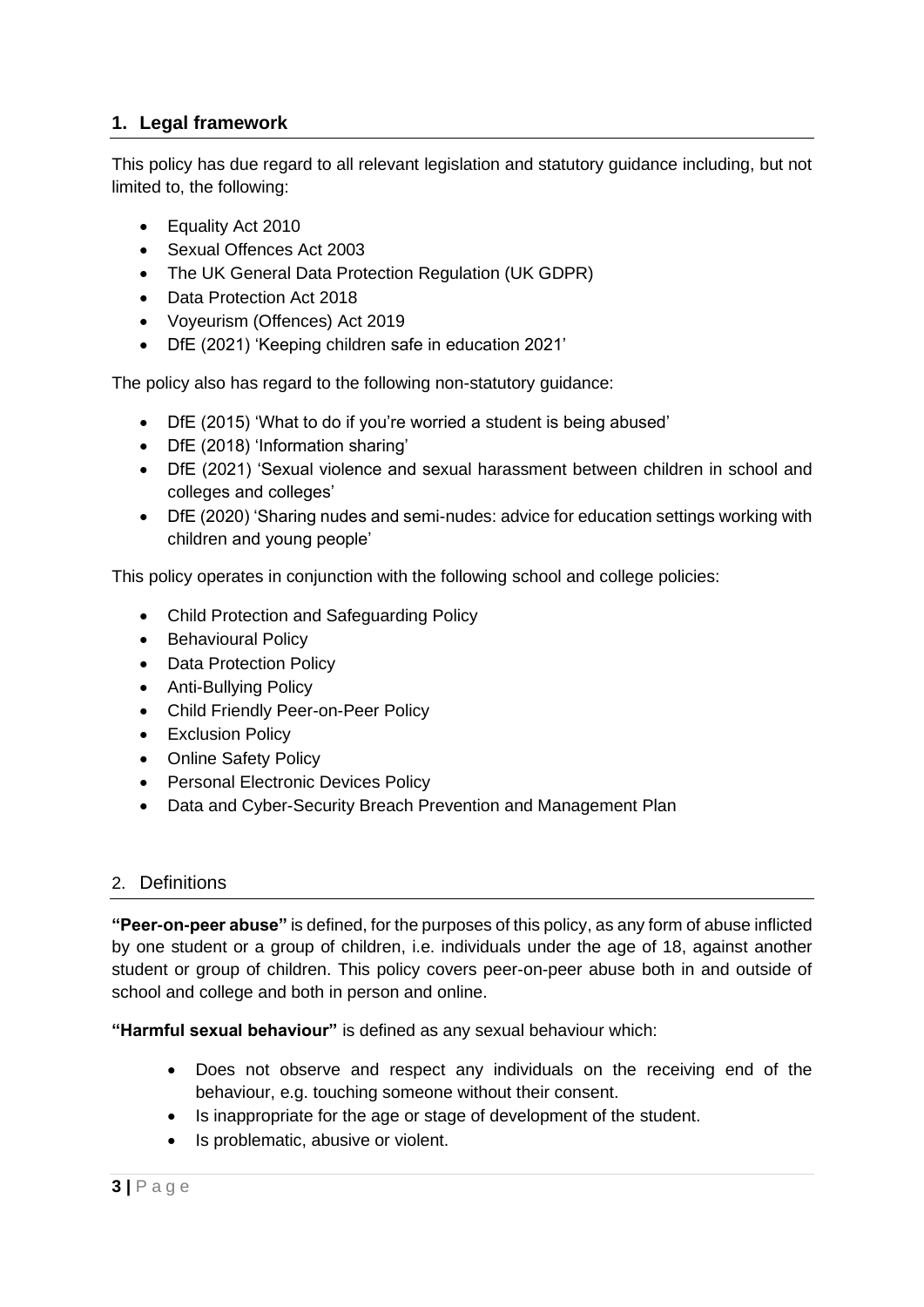The policy will use the following terms to describe students involved in peer-on-peer abuse:

- **Victim(s)** the individual(s) against whom the abuse has, or has allegedly, been inflicted.
- **Perpetrator(s)** the individual(s) exhibiting abusive behaviour against their peers.
- **Alleged perpetrator(s)** individual(s) against whom a report of abusive behaviour has been made, where guilt has not yet been ascertained.

**Note:** The use of the word 'alleged' does not mean that the student in question is not guilty of peer-on-peer abuse, that the school and college does not believe the allegation, or that the allegation will not be taken seriously. Staff will remember that the school and college has a legal duty of care to all perpetrators and alleged perpetrators who are students at the school and college, including a requirement to ensure they can access their education. Staff will think very carefully about terminology when speaking in front of students. Victims will be reassured that use of the term 'alleged perpetrator' is not an attempt to discredit their allegation.

# **3. Roles and responsibilities**

The governance team has a duty to:

- Ensure that the school and college comply with its duties under the above student protection and safeguarding legislation.
- Guarantee that the policies, procedures and training opportunities in the school and college are effective and always comply with the law.
- Guarantee that the school and college contribute to multi-agency working in line with the statutory guidance 'Working Together to Safeguard Children'.
- Confirm that the school and college's arrangements for handling peer-on-peer abuse consider the procedures and practices of the LA as part of the inter-agency safeguarding procedures.
- Appoint a member of staff from the SLT to the role of DSL as an explicit part of the role-holder's job description.
- Ensure the company DSL provides support to the DSL and ensure that they are trained to the same standard as the DSL, and that the role is explicit in their job description(s).
- Make sure that students are taught about peer-on-peer abuse, including online (including when they are online at home), through teaching and learning opportunities, as part of providing a broad and balanced curriculum.
- Ensure that staff members are appropriately trained to support students to be themselves at school and college, e.g. if they are LGBTQ+.
- Ensure the school and college has clear systems and processes in place for identifying possible risk of harm in students, including clear routes to escalate concerns and clear referral and accountability systems.
- Guarantee that there are procedures in place to handle students' allegations against other students.
- Ensure that appropriate disciplinary procedures are in place, as well as policies pertaining to the behaviour of students.

### **4 |** P a g e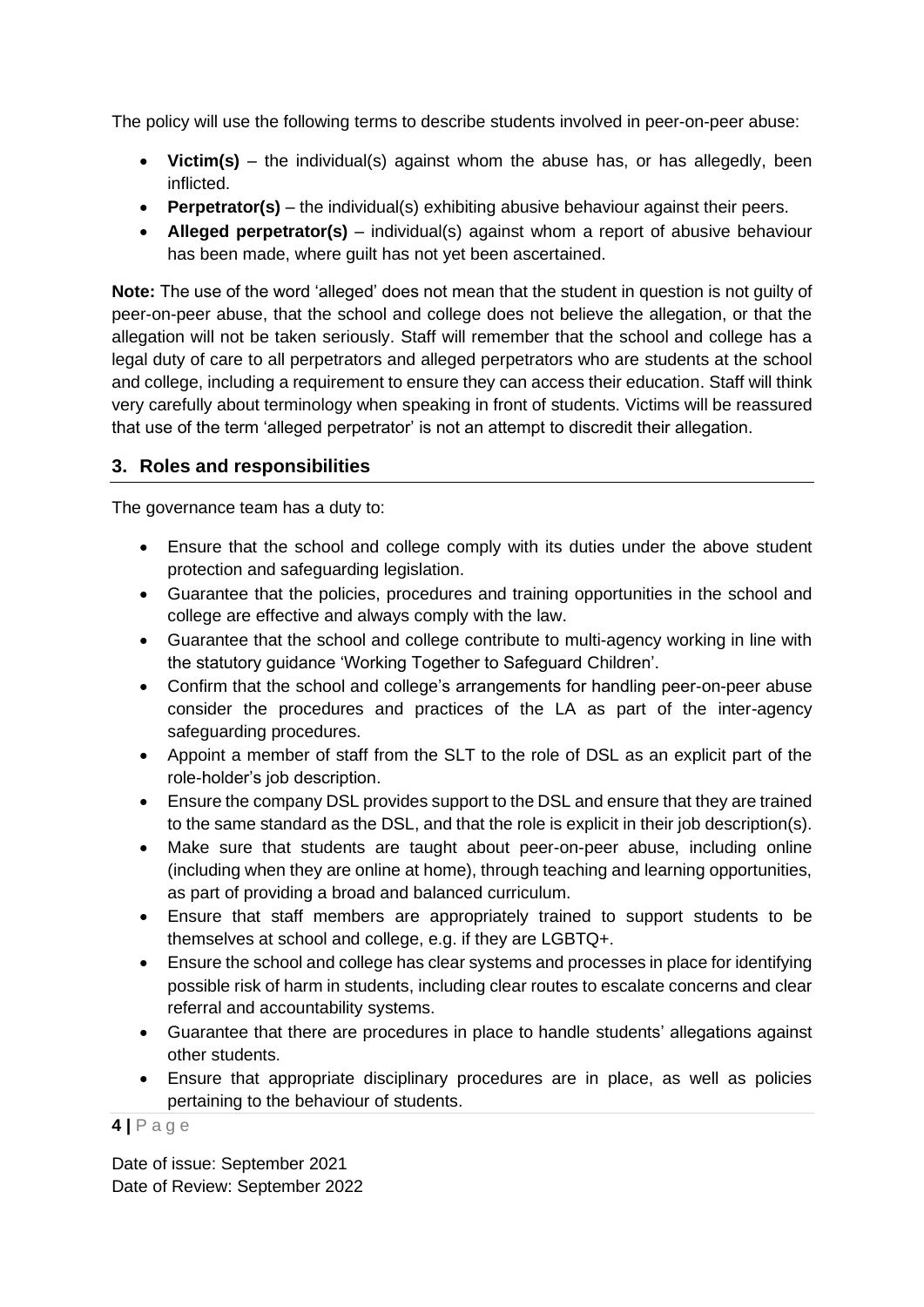- Ensure that procedures are in place to eliminate unlawful discrimination, harassment and victimisation in relation to peer-on-peer abuse.
- Make sure that students' wishes, and feelings are taken into account when determining what action to take and what services to provide to protect individual students.
- Guarantee that there are systems in place for students to express their views and give feedback.

The head of school has a duty to:

- Safeguard students' wellbeing and maintain public trust in the teaching profession.
- Ensure that the policies and procedures adopted by the governance team, particularly concerning referrals of cases of suspected abuse and neglect, are followed by staff members.
- Provide staff, upon induction, with the Student Protection and Safeguarding Policy, Staff Code of Conduct, part one and, where appropriate, Annex A of the 'Keeping children safe in education' (KCSIE) guidance, the Behavioural Policy, the Children Missing from Education Policy, online safety training, and the identity of the DSL and any deputies.
- Ensure staff receive training on recognising indicators of abuse and handling disclosures or concerns about a student.

The DSL has a duty to:

- Understand and keep up-to-date with local safeguarding arrangements.
- Act as the main point of contact with the three safeguarding partners and the student death review partner.
- Make the necessary student protection referrals to appropriate agencies.
- Understand when they should consider calling the police, in line with the National Police Chiefs' Council (NPCC) [guidance.](https://www.npcc.police.uk/documents/Children%20and%20Young%20people/When%20to%20call%20the%20police%20guidance%20for%20schools%20and%20colleges.pdf)
- Liaise with the head of school to inform them of safeguarding issues and ongoing enquiries.
- Liaise with the deputy DSL(s) to ensure effective safeguarding outcomes.
- Act as a source of support for students who have been abused by, or who have abused, other students.
- Leading the school and college in taking a preventative approach to peer-on-peer abuse.

Other staff members have a responsibility to:

- Safeguard students' wellbeing and maintain public trust in the teaching profession as part of their professional duties.
- Provide a safe environment in which students can learn.
- Act in accordance with school and college procedures with the aim of eliminating unlawful discrimination, harassment and victimisation in relation to peer-on-peer abuse.

### **5 |** P a g e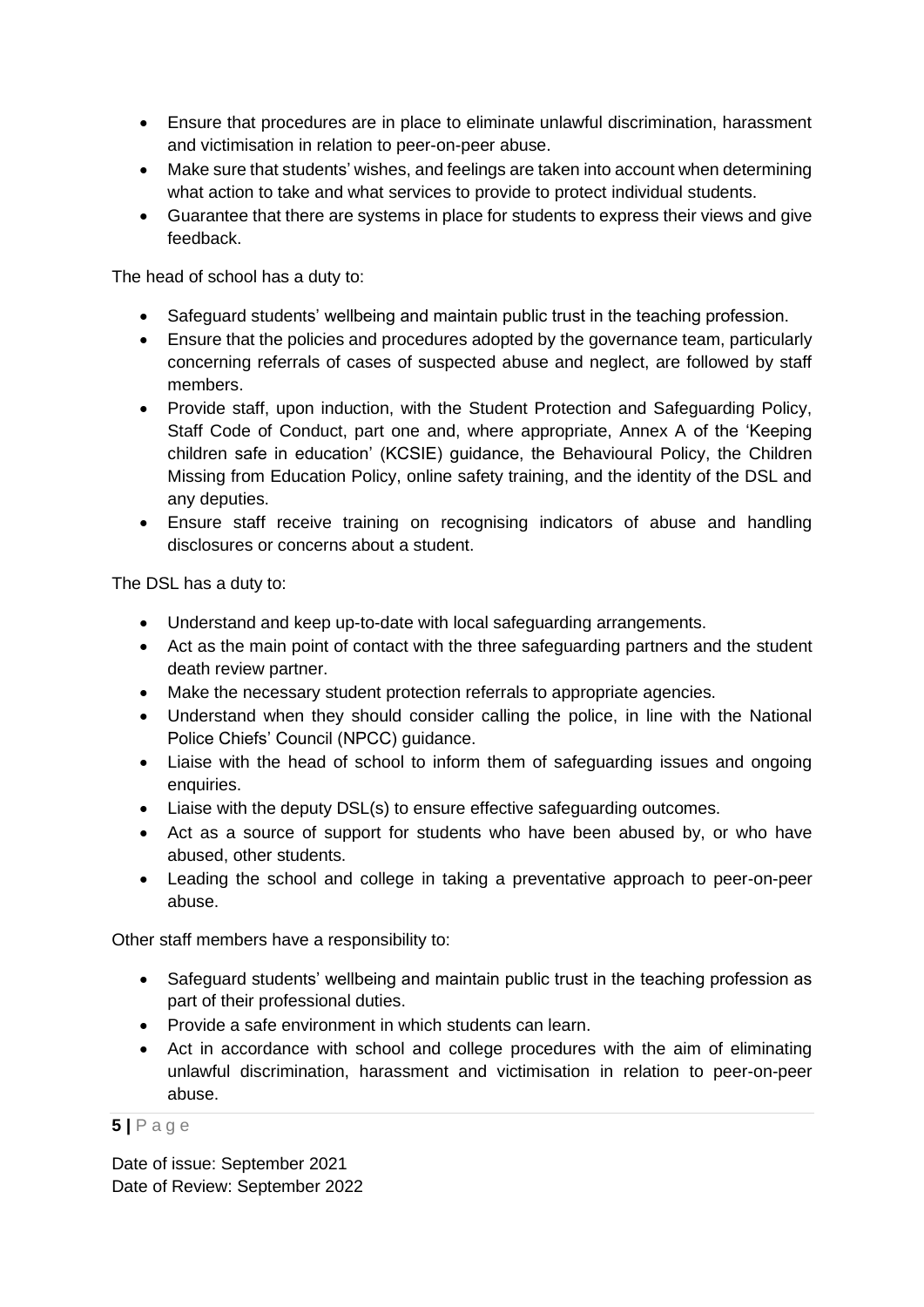- Maintain an attitude of 'it could happen here' where safeguarding is concerned.
- Be aware of the signs of abuse.
- Be aware of the early help process and understand their role in it.
- Be aware of and understand the procedure to follow in the event that a student confides they are being abused by a peer.
- Support social workers in making decisions about individual children, in collaboration with the DSL.
- Maintain appropriate levels of confidentiality when dealing with individual cases, and always act in the best interest of the student.

# **4. Types of peer-on-peer abuse**

Staff will familiarise themselves with the forms that peer-on-peer abuse can take, including:

## **Physical abuse**

A form of abuse which may involve actions such as hitting, throwing, burning, drowning and poisoning, or otherwise causing physical harm to another student.

### **Sexual abuse**

A form of abuse involving sexual activity between children – sexual abuse, for the purposes of this policy, is divided into two categories: sexual violence and sexual harassment.

"Sexual violence" encompasses the definitions provided in the Sexual Offenses Act 2003, including rape, assault by penetration, sexual assault, i.e. non-consensual sexual touching, and causing another student to engage in sexual activity without consent, e.g. forcing someone to touch themselves sexually.

"Sexual harassment" refers to any sexual behaviour that could violate another student's dignity, make them feel intimidated, degraded or humiliated, and/or create a hostile, offensive or sexualised environment, including:

- Sexualised jokes, taunting or comments.
- Physical behaviour, e.g. deliberately brushing against someone.
- Online sexual harassment, including
	- Upskirting
	- Sexualised online bullying
	- Unwanted sexual comments and messages, including on social media.
	- Sexual threats or coercion.

The "sharing of sexualised imagery" can also constitute sexual harassment – this refers to the consensual and non-consensual sharing between students of sexually explicit content, including that which depicts:

### **6 |** P a g e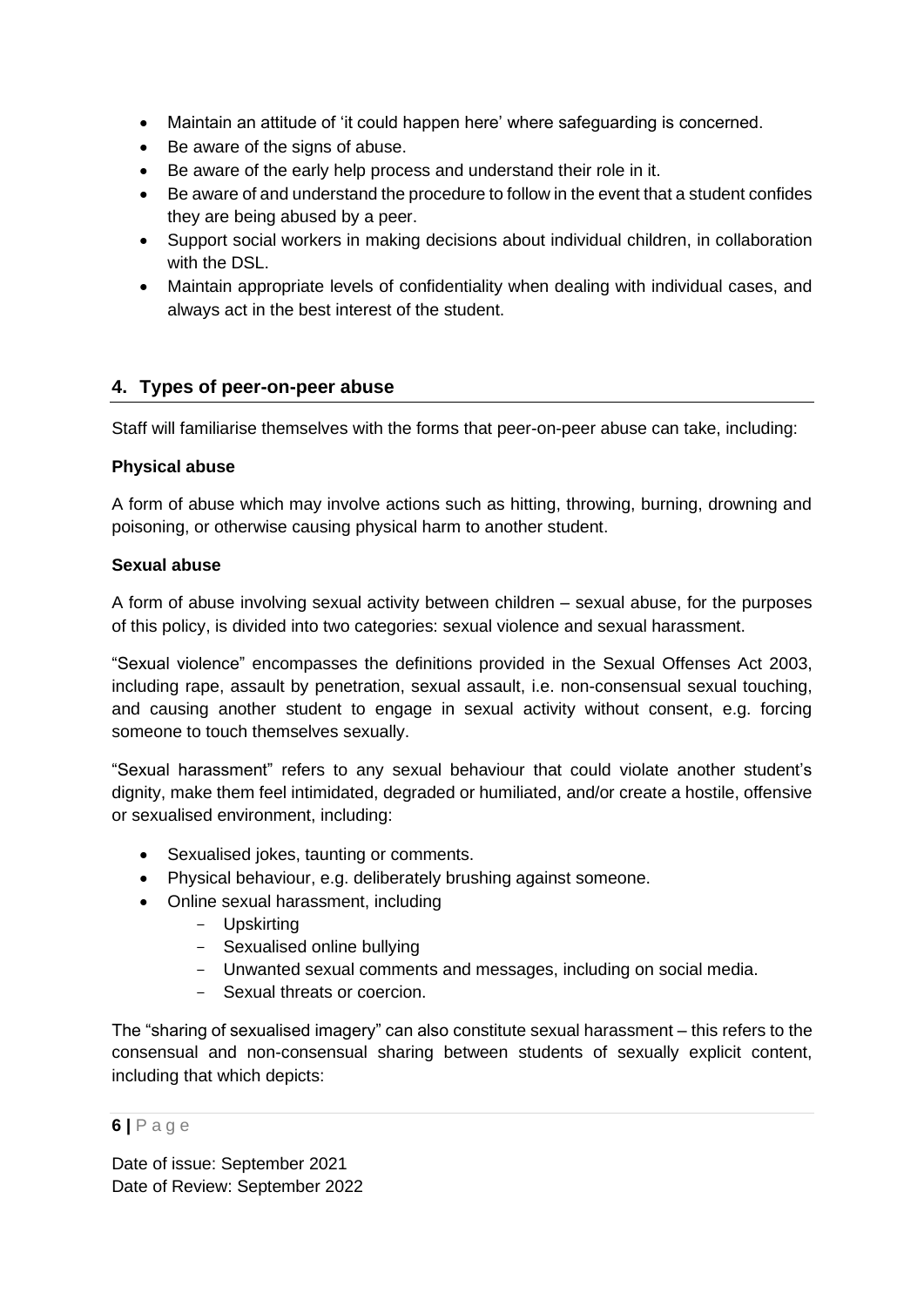- Another student posing nude or semi-nude
- Another student touching themselves in a sexual way
- Any sexual activity involving another student
- Someone hurting another student sexually

Staff will be aware that children creating, possessing, and distributing indecent imagery of other children is a criminal offence, even where the imagery is created, possessed, and distributed with the permission of the student depicted, or by the student themselves. Incidents of sharing sexualised imagery will be handled in line with the Child Protection and Safeguarding Policy.

# **Bullying**

Many kinds of behaviour can be considered bullying, and bullying can be related to almost anything.

Bullying is acted out through the following mediums:

- Verbally
- Physically
- Emotionally
- Online (cyberbullying)

Bullying will generally be handled in line with the Anti-bullying Policy; however, particularly severe instances will be handled in line with this policy and the Student Protection and Safeguarding Policy.

### **Online abuse**

This involves the use of technology and the internet in order to harass, threaten or intimidate another student. Instances of online abuse will be managed in line with this policy, the Online Safety Policy and the Anti-bullying Policy.

### **Discriminatory behaviour**

Discriminatory behaviour encompasses abuse inflicted on a student because of their protected characteristics, e.g. religion, ethnicity, gender, sexual orientation, culture, or SEND. Discriminatory behaviour is never acceptable, and all cases will be handled in line with this policy and the Student Protection and Safeguarding Policy.

### **Intimate partner abuse**

This involves a romantic partnership between children in which one or both partners are emotionally, physically or sexually abusive to the other. This could include:

- Repetitive insults
- Controlling behaviour, e.g. preventing a student from socialising with others or deliberately isolating them from sources of support.

# **7 |** P a g e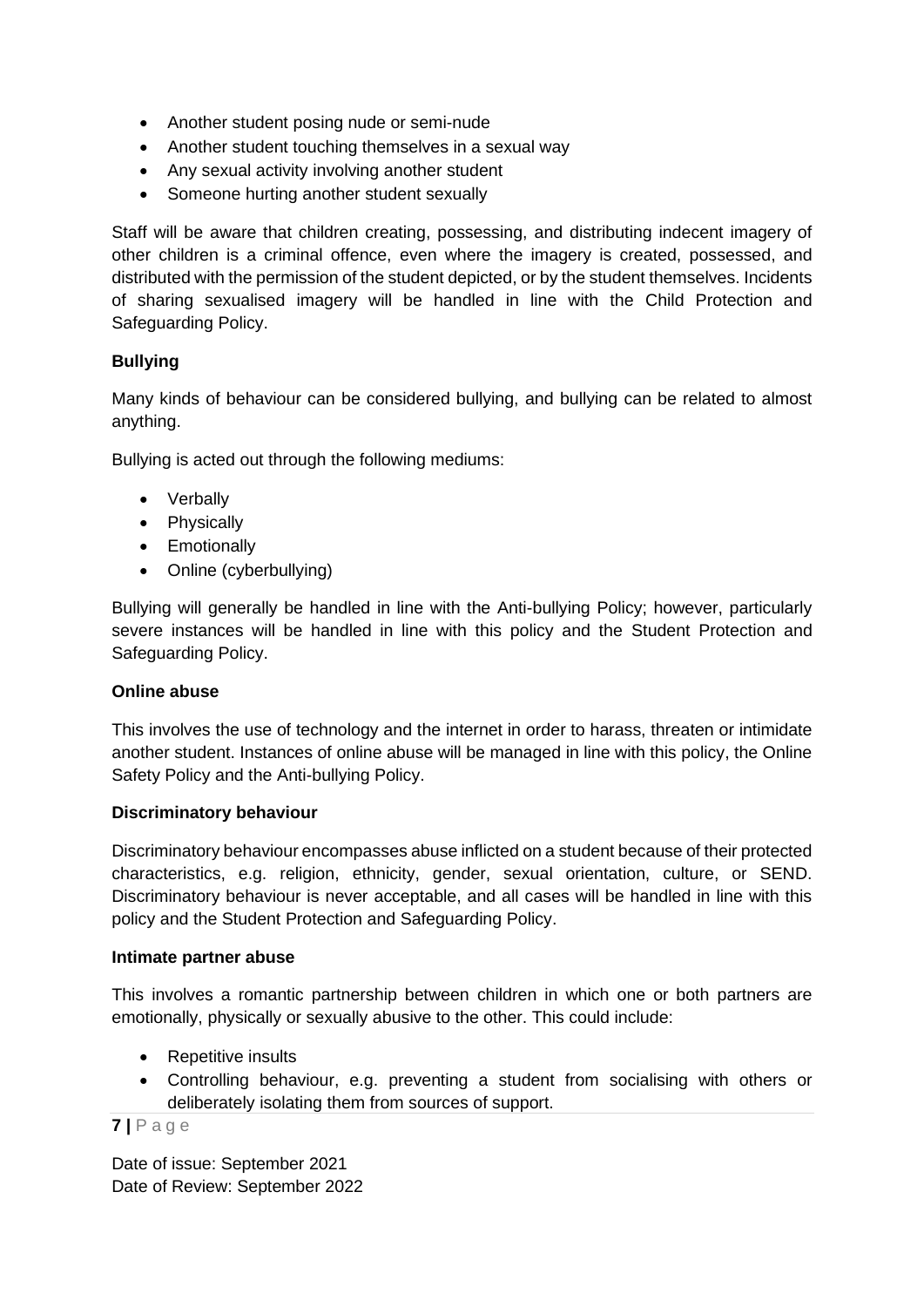- Sexual harassment.
- Threats of physical or sexual abuse.

The school and college will manage intimate partner abuse in the same way as a case of abuse between any other children, i.e. via the processes outlined in this policy, and in line with the Child Protection and Safeguarding Policy.

## **5. A whole-school and college approach to peer-on-peer abuse**

The school and college will continue to involve all members of the school and college community, including the governance team, staff, students, parents and other stakeholders, in creating a whole-school and college approach to peer-on-peer abuse.

The governance team will ensure that keeping children safe and protected from harm, including peer-on-peer abuse, is central to all policies and procedures implemented across the school and college. The school and college will ensure that procedures for handling peeron-peer abuse are transparent, clear and understandable, and are readily accessible to any member of the school and college community who wishes to access them.

The school and college will implement a contextual approach to safeguarding students against peer-on-peer abuse, and will ensure that all procedures take into account incidents of peeron-peer abuse that occur outside of school and college or online.

The head of school will ensure that all staff receive adequate training on handling peer-onpeer abuse.

### **School and college culture**

The school and college prioritise cultivating a safe and respectful environment amongst students and ensures that all students are aware that the school and college adopts a **zerotolerance stance** on peer-on-peer abuse of any kind.

The school and college promote respectful interactions amongst students, and all staff model appropriate and respectful behaviour. Staff will take care to avoid normalising harmful behaviour, particularly harmful sexual behaviour, e.g. by refraining from the use of phrases such as 'boys will be boys' or describing such behaviour as 'just having a laugh' or 'part of growing up'.

The school and college will ensure that wider societal factors that exacerbate the problem of peer-on-peer abuse are reflected in its approach to creating a preventative culture. This means that individuals who are more likely to be abused, e.g. girls or LGBTQ+ students, or who are at increased risk of acting as a perpetrator in abusive situations, e.g. due to abusive home situations or anger management issues, are given additional support from an early stage.

The school and college manage all early help and intervention for students showing early signs of harmful behaviour, or early signs of being the victim of harmful behaviour, in line with the Child Protection and Safeguarding Policy.

### **8 |** P a g e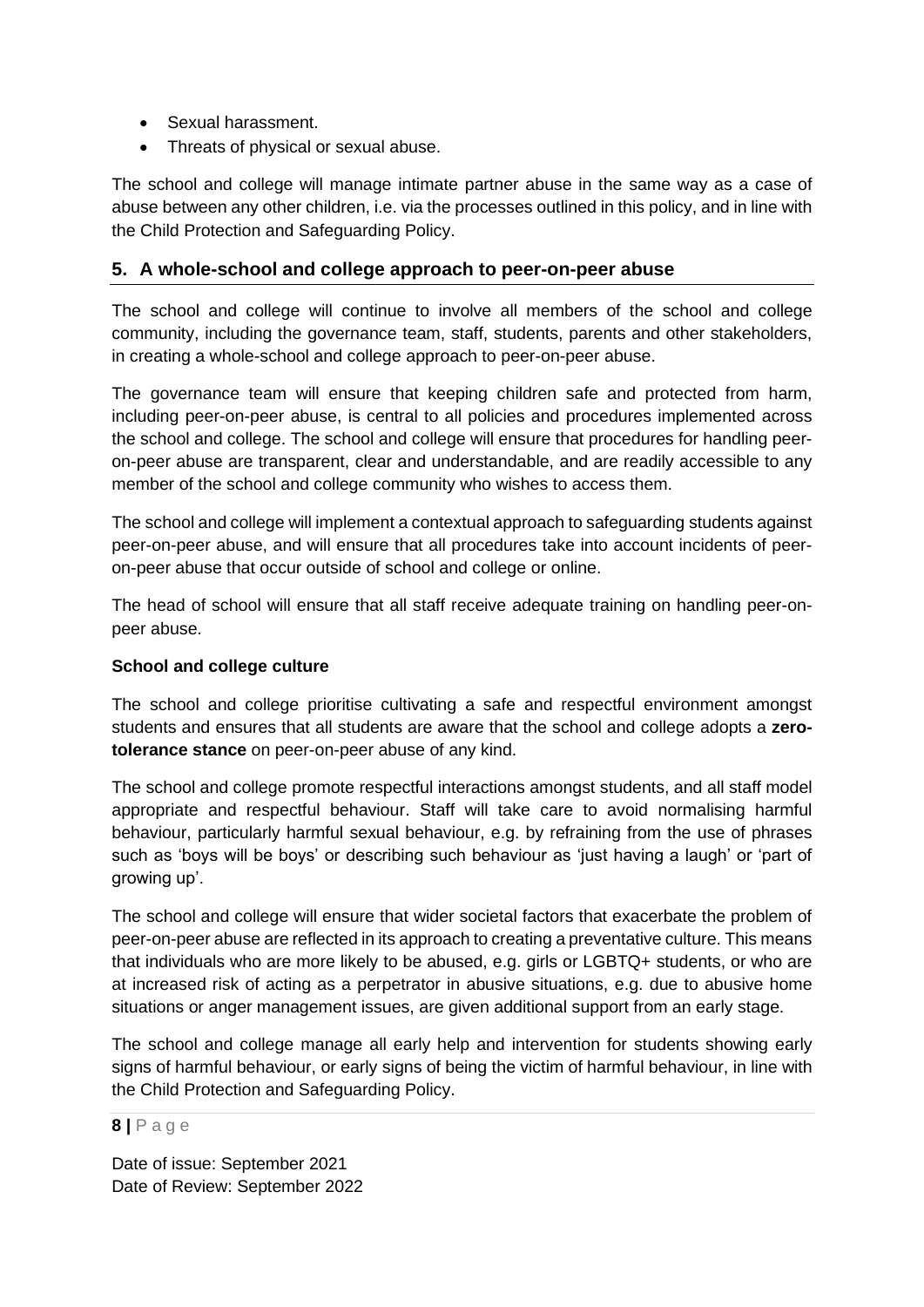# **Curriculum**

The school and college maintain the position that education surrounding respectful and healthy attitudes and behaviour towards others is the best way to combat peer-on-peer abuse in the school and college. All staff, not just teaching staff, are responsible for passing this knowledge on to students.

To prevent peer-on-peer abuse and address the wider societal factors that can influence behaviour, the school and college will educate students about abuse, its forms and the importance of discussing any concerns and respecting others through the curriculum and extra-curricular activities.

The school and college will also ensure that students are taught about safeguarding, including online safety, as part of a broad and balanced curriculum. Such content will be age and stage of development specific, and tackle issues such as the following:

- Healthy relationships
- Respectful behaviour
- Stereotyping and equality
- LGBTQ+ identities and relationships
- Body confidence and self-esteem
- Prejudiced behaviour
- That sexual violence and sexual harassment is always wrong
- Addressing cultures of sexual harassment

Students will be allowed an open forum to talk about concerns and sexual behaviour. They are taught how to raise concerns and make a report, including concerns about their friends or peers, and how a report will be handled.

The curriculum will ensure that students of all ages are taught about and understand the concept of consent and its importance in an age-appropriate way.

# **6. Channels for reporting abuse**

Students will be able to report incidents of peer-on-peer abuse or concerns about the behaviour of their peers through the following channels:

- Speaking with their teacher, or somebody they can trust
- Speaking with the Pastoral Lead
- Sending a message to the confidential email address monitored by the DSL and their deputies.

All channels for reporting abuse will be promoted and publicised throughout the school and college, and all students will be made aware of how, and to whom, to report incidents of abuse. The school and college will also ensure students are aware of the type of behaviour that should be reported, ranging from criminal behaviour, e.g. rape or sexual assault, to everyday

# **9 |** P a g e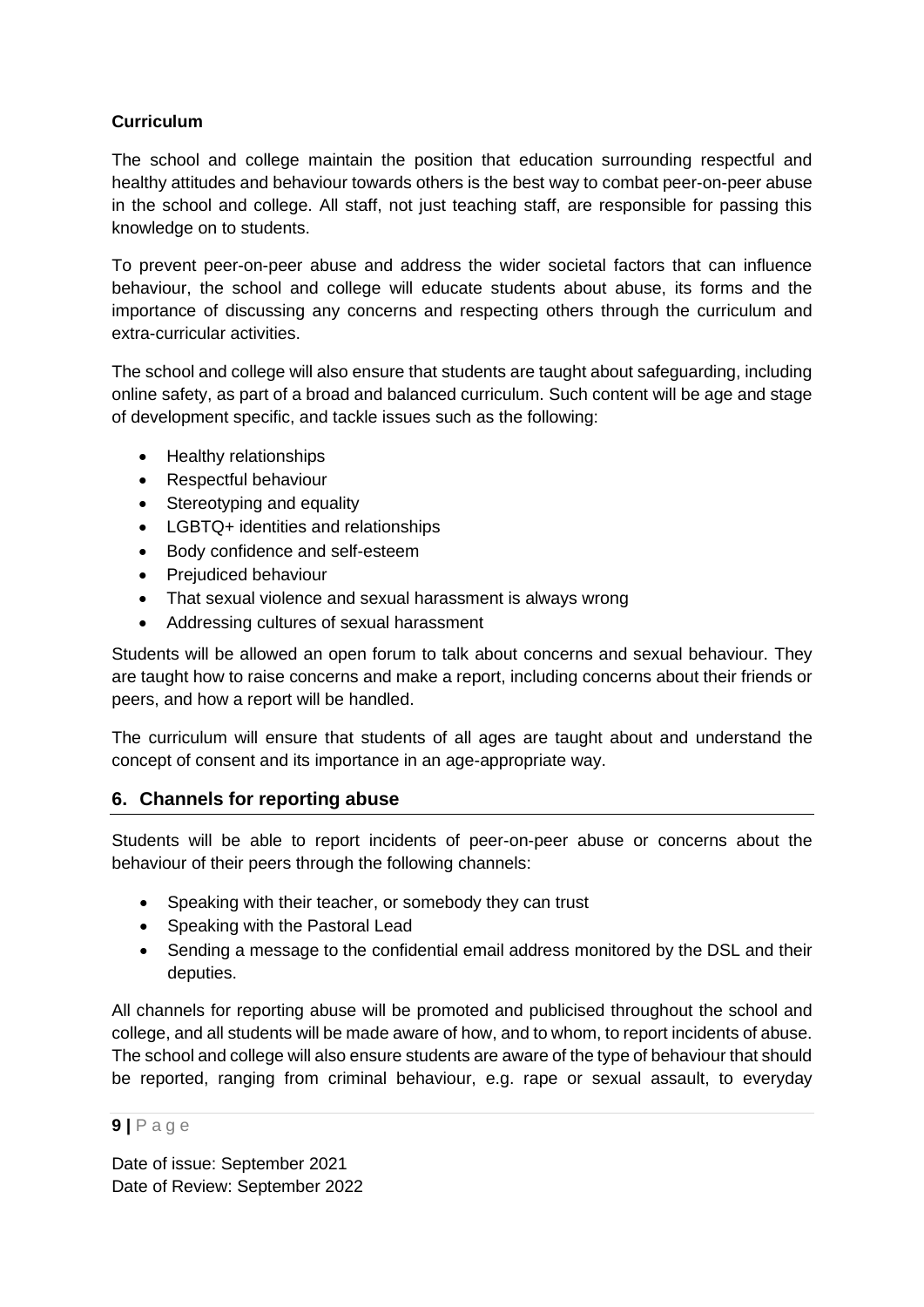harassment, e.g. sexualised jokes or inappropriate comments, to ensure that victims do not view their experience as 'not serious enough' to report.

The school and college will maintain a culture that promotes reporting abuse, whether the individual reporting is the victim, a bystander, or a friend or relative of the victim. Staff will address any incidents of students equating reporting abuse to 'snitching' or being a 'tattletale', and will convey to these students how important it is to report abuse to help tackle the wider problem of peer-on-peer abuse in school and colleges.

# **7. Protecting students with increased vulnerability to peer-on-peer abuse**

The school and college is aware that, while peer-on-peer abuse can be perpetrated by, and against, anyone, there are certain groups of students who are at an increased risk of being on the receiving end of peer-on-peer abuse.

Staff will be careful to acknowledge the increased risk Bright Futures students face while refraining from making assumptions about the nature of any reported, witnessed or suspected abuse. Staff will be aware that students who are generally at increased risk of abuse can also be perpetrators of abuse.

The school and college will ensure that action is taken, where possible, before major concerns arise; therefore, incidents of low-level abuse related to the characteristics of the below groups will be handled in line with early help procedures, which are laid out within the Child Protection and Safeguarding Policy.

### **Girls**

Staff will be aware that girls are more likely to be on the receiving end of peer-on-peer sexual abuse than their male counterparts, and that sexual violence and harassment against girls is very common and accounts for the majority of cases.

Considering that sexual harassment against girls is widespread in society, and largely based in gender inequality, the school and college will aim to encourage gender equality in all aspects of its operations. The school and college will aim to promote and nurture healthy attitudes and relationships amongst students of all genders, e.g. by challenging and working to deconstruct gender stereotypes in school and college.

Staff will challenge any incidents of misogynistic language or gender-based abuse, whether of a sexualised nature or not, as holding misogynistic viewpoints can make a student more likely to commit sexualised violence in the future.

# **LGBTQ+ students**

Staff will be aware that students who are LGBTQ+, or are perceived to be LGBTQ+ whether they are or not, are more likely to be targeted by their peers, e.g. for discriminatory bullying.

**10 |** P a g e The school and college hold a zero-tolerance policy towards students using homophobic, biphobic or transphobic language, regardless of whether or not the language is being directed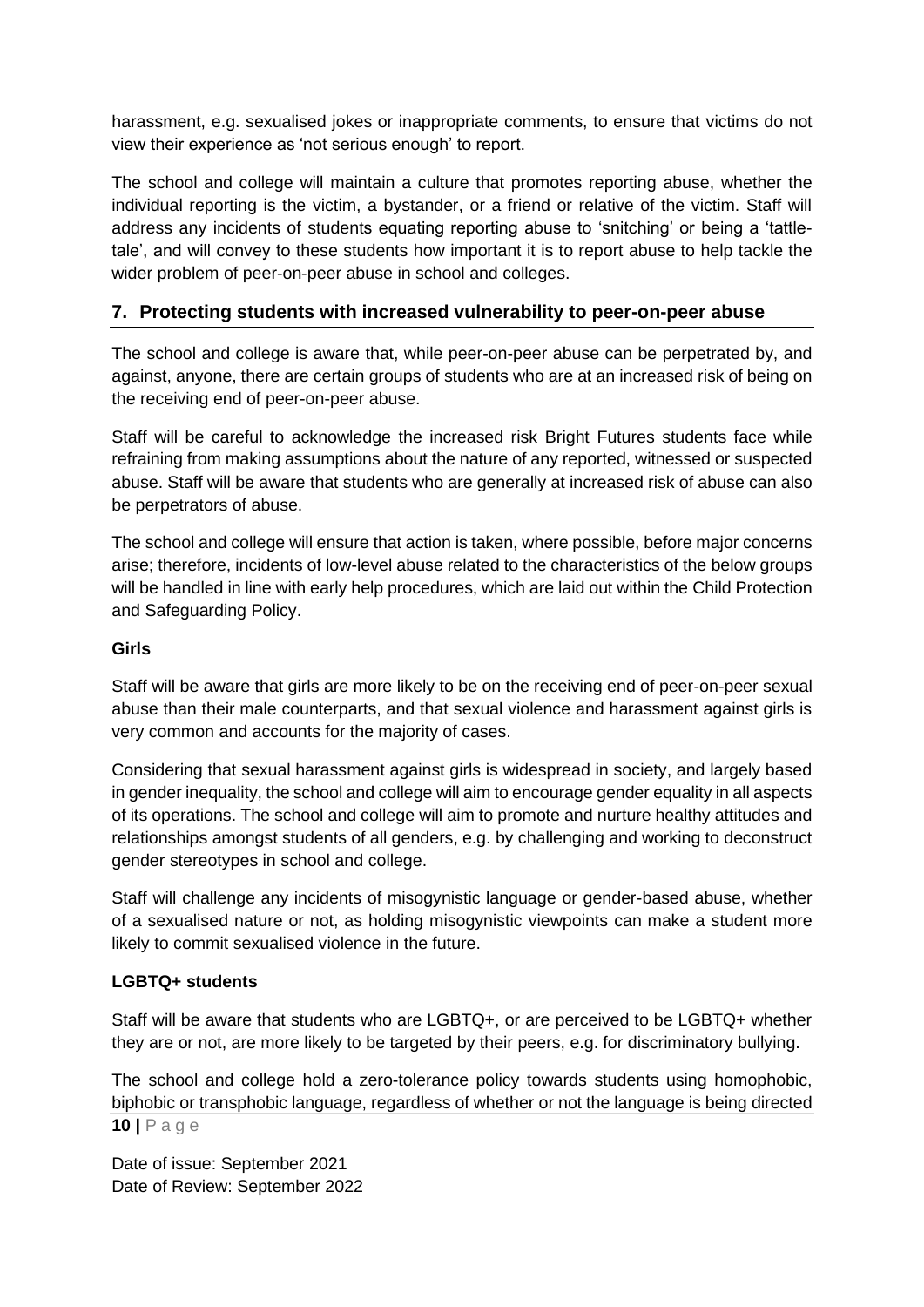at another individual. Every staff member is individually responsible for challenging such behaviour and making clear to all students that any abuse towards students who are LGBTQ+, or who are perceived to be, is unacceptable.

## **Bright Futures students**

Staff will be aware that all students at Bright Futures are at increased risk of peer-on-peer abuse. The school and college will ensure that there are mechanisms in place to support all students in reporting abuse, with due regard paid to the fact that these students may face additional barriers to reporting abuse and that spotting signs of abuse in these students may be harder.

Staff will avoid assuming that changes in the behaviour of students are as a result of their needs or disability, and will report any concerns to the DSL. The DSL will collaborate in the handling of instances of abuse towards the students to ensure that barriers to communication can be effectively managed.

## **Black, Asian and minority ethnic (BAME) students**

Staff will be aware that minority ethnic students, particularly black students, may be less likely to report abuse committed against them, and may be more likely to be misidentified as perpetrators of abuse.

The school and college hold a zero-tolerance policy towards students using racist language, regardless of whether the language is being directed at another individual. Every staff member is individually responsible for challenging such behaviour and making clear to all students that any abuse towards students from BAME backgrounds is unacceptable.

Staff will also be aware that BAME girls, or BAME LGBTQ+, or perceived LGBTQ+ students, are likely to face increased abuse due to the intersection of these identities. Staff will be vigilant regarding these students and the ways in which other students behave towards them, in order to ensure any incidents or potential incidents can be handled as soon as they occur.

# **8. Staff identifying and reporting concerns**

Staff will receive safeguarding training as part of their induction, and annual refresher training. This training will include guidance on how to recognise indicators of peer-on-peer abuse of all kinds, and how to distinguish between behaviour, particularly sexual behaviour, that is developmentally appropriate and that which is harmful.

When identifying students at risk of potential harm or who have been harmed by their peers, staff members will look out for a number of indicators including, but not limited to, the following:

- Injuries in unusual places, such as bite marks on the neck, that are also inconsistent with their age
- Lack of concentration and acting withdrawn
- Knowledge ahead of their age, e.g. sexual knowledge

# **11 |** P a g e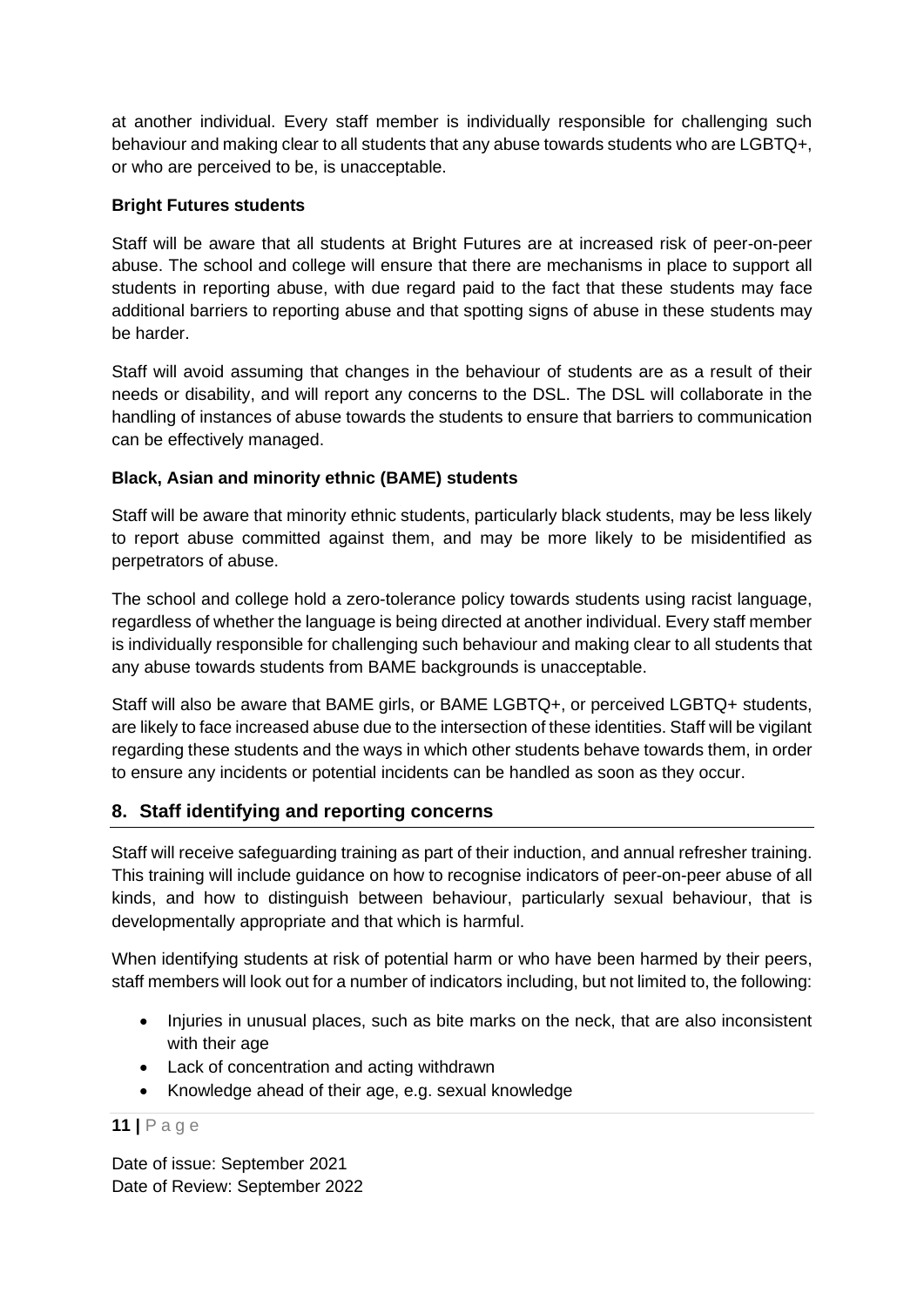- Use of explicit language
- Fear of abandonment
- Depression and low self-esteem
- Changes to their social group, e.g. spending time with older students, or social isolation
- Alcohol or substance misuse

Where a student is displaying signs of being impacted by peer-on-peer abuse, or perpetrating peer-on-peer abuse, staff will report this to the DSL as soon as is reasonably practical.

Staff will challenge all instances of abusive or harmful behaviour displayed by students that they witness or are reported to them. Staff will not wait for concerns or situations between students to escalate before intervening; minor or singular instances of abusive behaviour will still be brought to the attention of the DSL and the student will always be spoken to about their behaviour and disciplined, where appropriate, in line with the Behavioural Policy.

Staff will enforce the school and college's policy that no known and substantiated incident of abusive or harmful behaviour between students will occur without consequences for the perpetrator(s), although these consequences will be decided on a case-by-case basis and will consider the views of any victims involved, the context of the behaviour and the severity of the incident.

Staff will be aware that just because a victim of abusive behaviour does not report the behaviour or react to the behaviour negatively, this does not mean that the behaviour is not still harmful; some students will be uncomfortable challenging their peers on inappropriate behaviour, or may not be aware themselves that the behaviour is abusive. Staff have a responsibility to ensure that both the perpetrator(s), or alleged perpetrator(s), and the victim(s) understand that such behaviour inflicted by or against them was unacceptable; failing to challenge a student on unacceptable behaviour can normalise that behaviour not just for the student in question, but for all students who see the behaviour going unchallenged.

Staff will remain cognisant that downplaying abusive behaviour can lead to a culture of unacceptable behaviour throughout the school and college and, as such, will treat all displays or reports of abusive behaviour with the utmost severity and sensitivity in order to reinforce to all students that such behaviour will not be tolerated, and to prevent further instances of this behaviour in the future.

# **9. Handling allegations of abuse against staff**

Staff will always, when handling an incident of alleged abuse, take the report of the victim seriously, reassure them, support them and work to keep them safe. Victims will never be made to feel like they are causing a problem, be made to feel ashamed, or have their experience minimised by staff at the school and college. Staff will be aware of the importance of not downplaying any reports of abuse; however, will ensure that they remain sympathetic, and observant of the duty of care, to both the alleged perpetrator(s) and victim(s).

**12 |** P a g e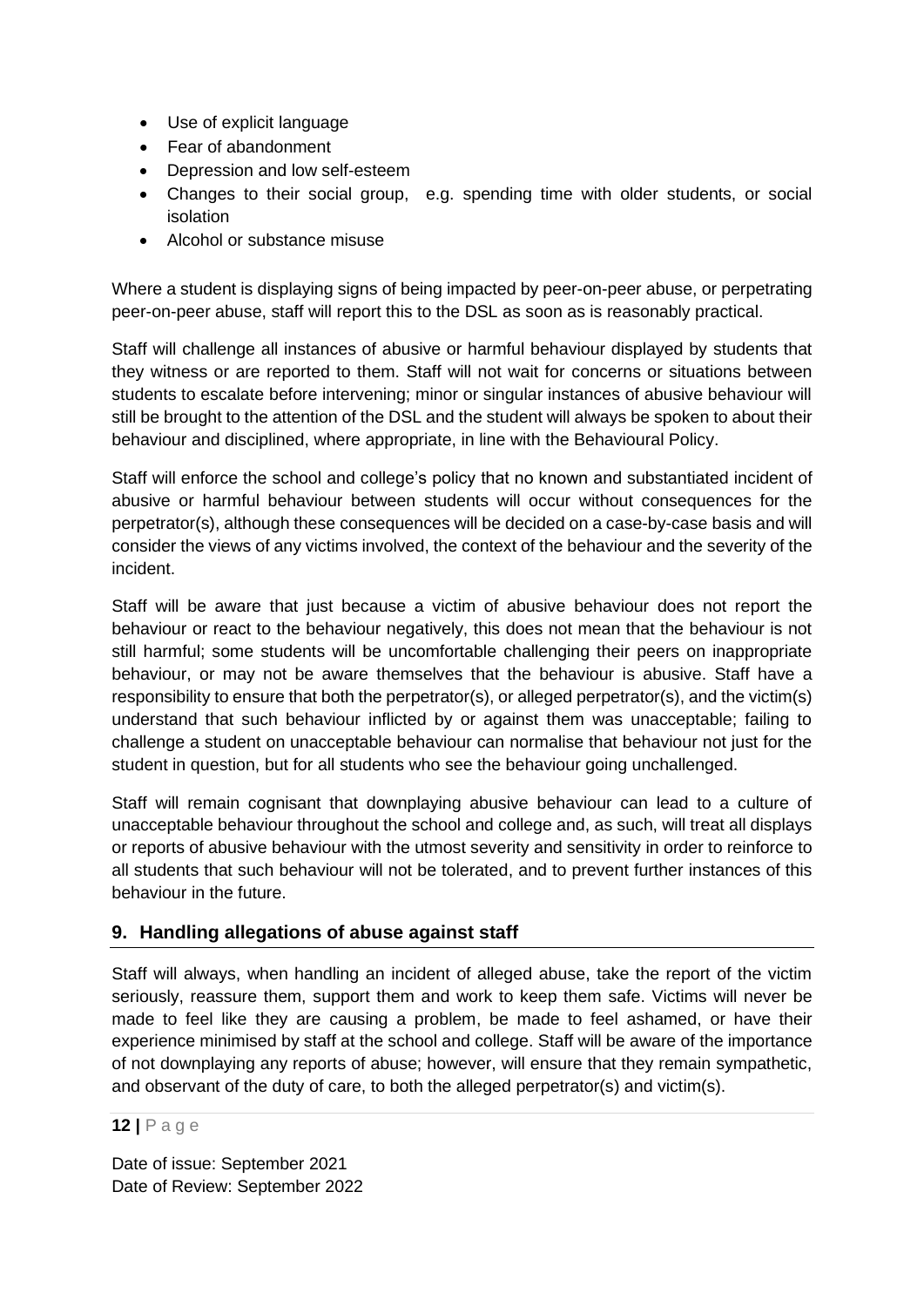If a friend of a victim makes a report or a member of staff overhears a conversation, staff will take action – they will never assume that someone else will deal with it, or wait for a disclosure. The basic principles remain the same as when a victim reports an incident; however, staff will consider why the victim has not chosen to make a report themselves and the discussion will be handled sensitively and with the help of children's social care where necessary. If staff are in any doubt, they will speak to the DSL.

Where an alleged incident took place away from the school and college or online but involved students from the school and college, the school and college's duty to safeguard students remains the same and the incident will be treated equally as seriously and investigated in the same way as an incident that took place in school and college.

All staff will be trained to handle disclosures. Effective safeguarding practice includes:

- Never promising confidentiality at the initial stage.
- Only sharing the report with those necessary for its progression.
- Explaining to the victim what the next steps will be and who the report will be passed to.
- Recognising that the person the student chose to disclose the information to is in a position of trust.
- Being clear about boundaries and how the report will be progressed.
- Not asking leading questions and only prompting the student with open questions.
- Waiting until the end of the disclosure to immediately write a thorough summary. If notes must be taken during the disclosure, it is important to still remain engaged and not appear distracted.
- Only recording the facts as the student presents them not the opinions of the note taker.
- Where the report includes an online element, being aware of searching, screening and confiscation advice.
- Wherever possible, managing disclosures with two staff members present (preferably with the DSL or head of school).
- Informing the DSL or head of school as soon as possible after the disclosure if they could not be involved in the disclosure.

The DSL will be informed of any allegations of abuse against all Bright Futures students. They will record the incident in writing and, working with the company DSL if necessary, decide what course of action is necessary, with the best interests of the student in mind at all times.

# **Confidentiality**

The school and college will only engage staff and agencies required to support the victim and/or be involved in any investigation. If a victim asks the school and college not to tell anyone about the disclosure, the school and college cannot make this promise. Even without the victim's consent, the information may still be lawfully shared if it is in the public interest and protects children from harm.

### **13 |** P a g e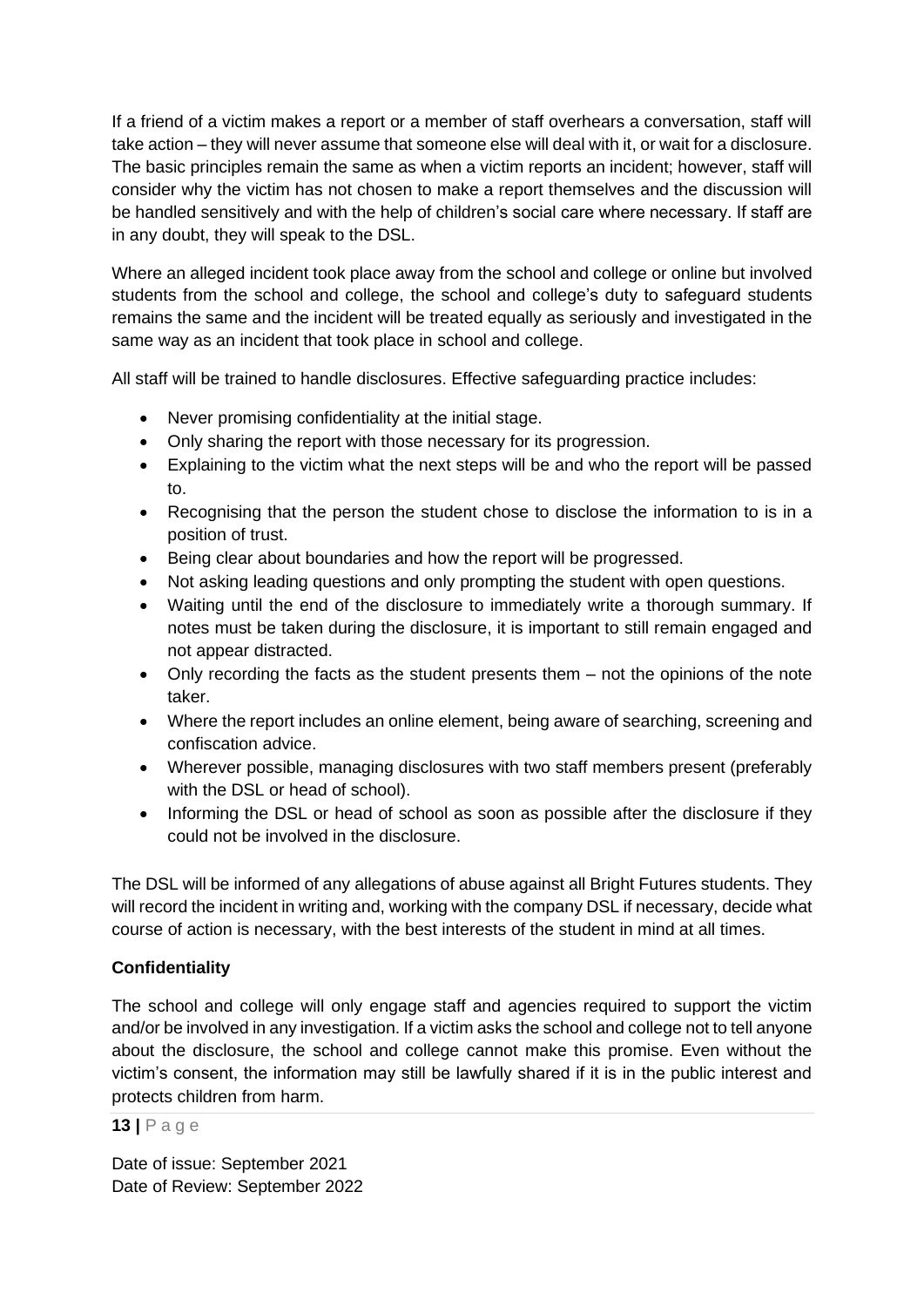The DSL will consider the following when making confidentiality decisions:

- Parents will be informed unless it will place the victim at greater risk.
- If a student is at risk of harm, is in immediate danger or has been harmed, a referral will be made to children's social care.
- Rape, assault by penetration and sexual assault are crimes reports containing any such crimes will be passed to the police.

The DSL will weigh the victim's wishes against their duty to protect the victim and others. If a referral is made against the victim's wishes, it will be done so extremely carefully and the reasons for referral will be explained to the victim. Appropriate specialist support will always be offered.

# **Anonymity**

There are legal requirements for anonymity where a case is progressing through the criminal justice system. The school and college will do all it can to protect the anonymity of children involved in any report of sexual violence or sexual harassment. It will carefully consider, based on the nature of the report, which staff will be informed and what support will be in place for the children involved. When deciding on the steps to take, the school and college will consider the role of social media in potentially exposing victims' identities and facilitating the spread of rumours.

## **Risk assessment**

The DSL or company DSL will make an immediate risk and needs assessment any time there is a report of sexual violence. For reports of sexual harassment, a risk assessment will be considered on a case-by-case basis. Risk assessments are not intended to replace the detailed assessments of experts, and for incidents of sexual violence it is likely that a professional risk assessment by a social worker or sexual violence specialist will be required.

Risk assessments will consider:

- The victim.
- The alleged perpetrator.
- Other students at the school and college, especially any actions that are appropriate to protect them.

Risk assessments will be recorded (either on paper or electronically) and kept under review in accordance with the school and college's Data Protection Policy.

# **Taking action following a disclosure**

The DSL or company DSL will decide the school and college's initial response, taking into consideration:

• The victim's wishes

### **14 |** P a g e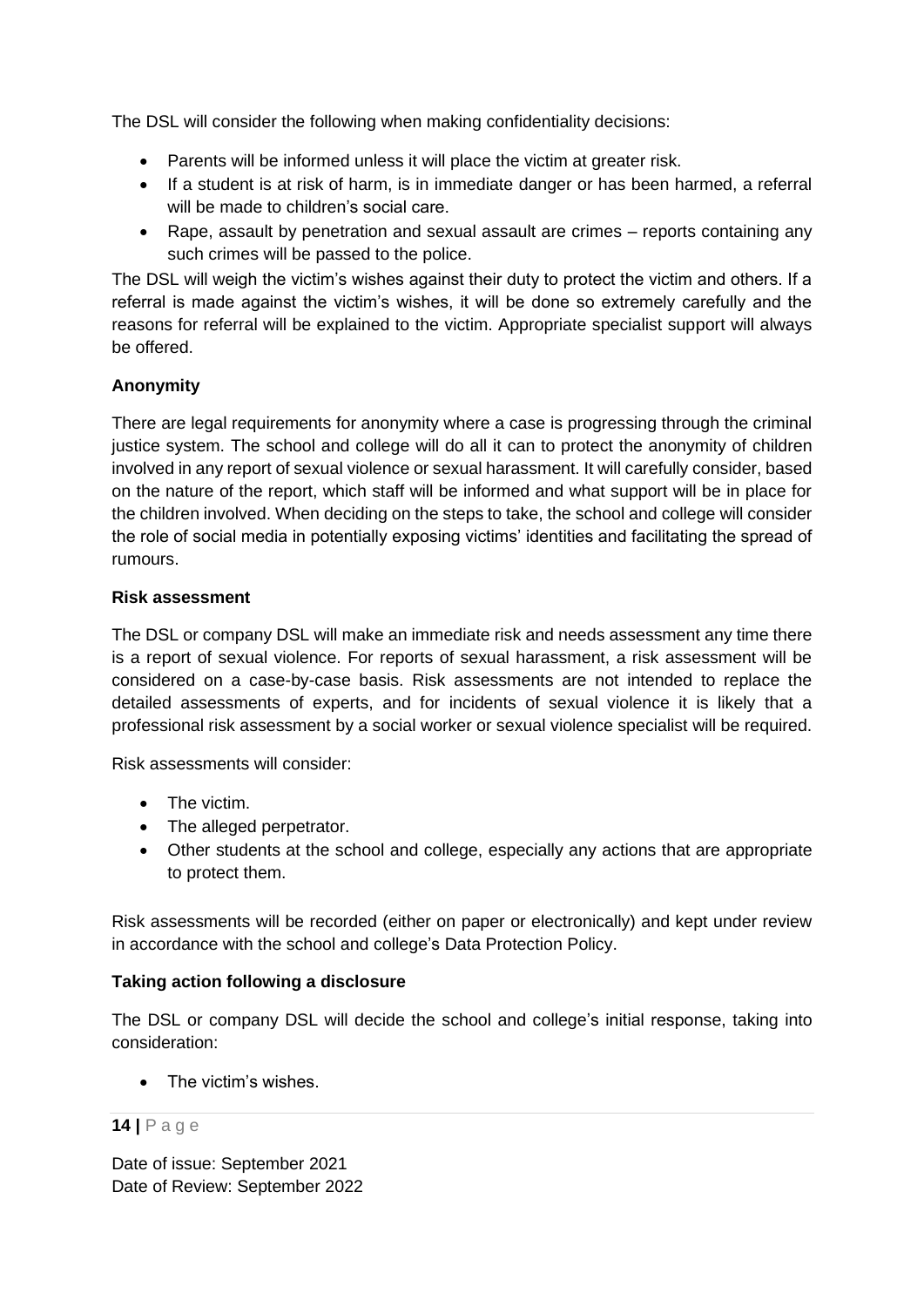- The nature of the incident.
- The ages and developmental stages of the students involved.
- Any power imbalance between the students.
- Whether the incident is a one-off or part of a pattern.
- Any ongoing risks.
- Any related issues and the wider context, such as whether there are wider environmental factors in a student's life that threaten their safety and/or welfare.
- The best interests of the student.
- That sexual violence and sexual harassment are always unacceptable and will not be tolerated.

Immediate consideration will be given as to how to support the victim, alleged perpetrator and any other students involved.

For reports of rape and assault by penetration, the alleged perpetrator will be removed from any classes shared with the victim whilst the school and college establish the facts. The school and college will consider how to keep the victim and alleged perpetrator apart on school and college premises, and on transport where applicable. These actions will not be seen as a judgement of guilt on the alleged perpetrator.

For reports of sexual violence and sexual harassment, the proximity of the victim and alleged perpetrator and the suitability of shared classes, premises and transport will be considered immediately. In all cases, the initial report will be carefully evaluated and the wishes of the victim, nature of the allegations and requirement to protect all children will be taken into consideration.

Where a student is found to have been involved in harmful sexual behaviour, e.g. nonconsensually sharing indecent imagery of another student, the school and college will help the student to move forward from the incident by supporting them in adopting more positive behaviour patterns and attitudes.

### **Managing the report**

The decision of when to inform the alleged perpetrator of a report will be made on a case-bycase basis. If a report is being referred to children's social care or the police, the school and college will speak to the relevant agency to discuss informing the alleged perpetrator.

There are four likely outcomes when managing reports of sexual violence or sexual harassment:

- Managing internally.
- Providing early help.
- Referring to children's social care.
- Reporting to the police.

## **15 |** P a g e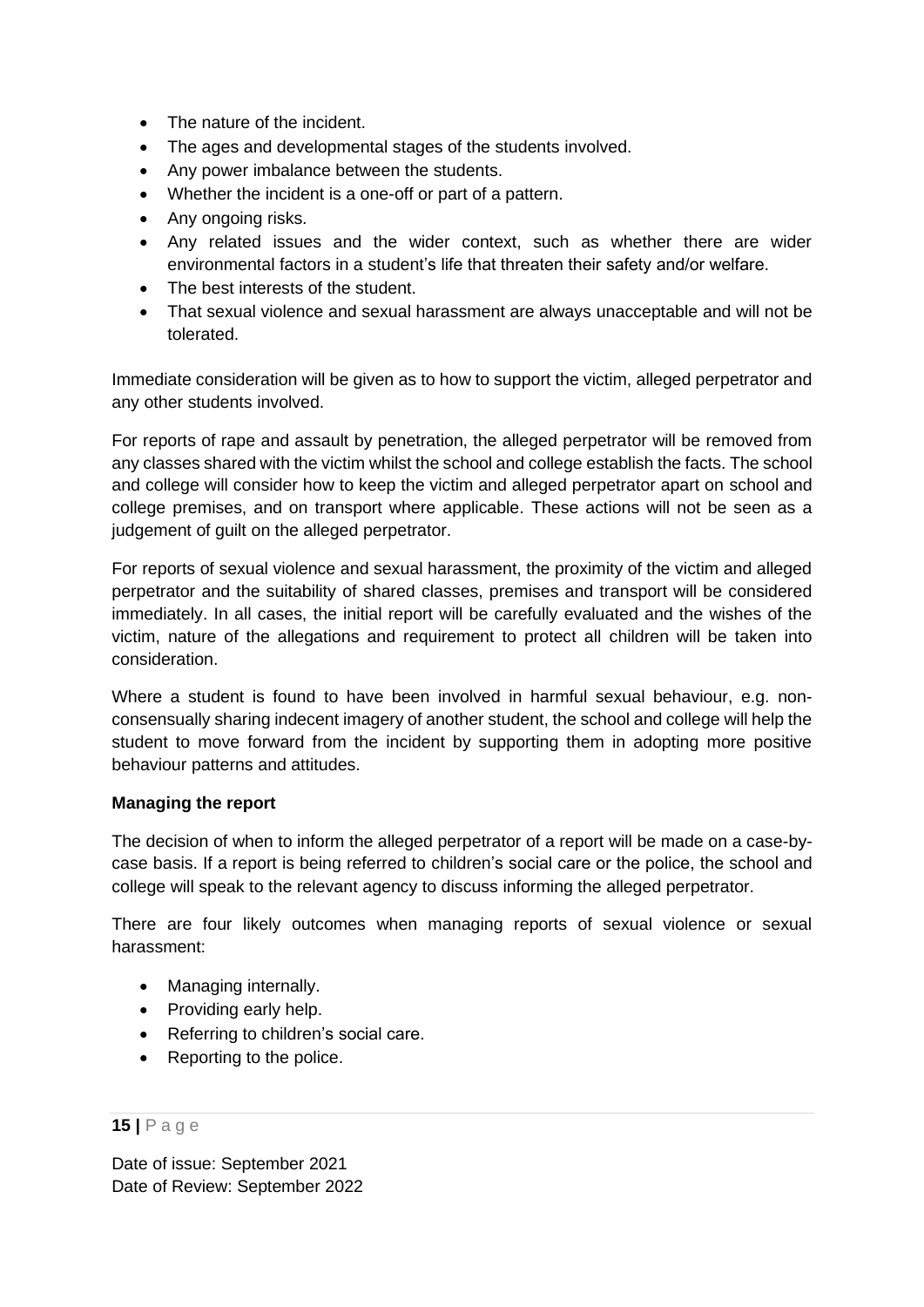Whatever outcome is chosen, it will be underpinned by the principle that sexual violence and sexual harassment are never acceptable and will not be tolerated. All concerns, discussions, decisions and reasons behind decisions will be recorded either on paper or electronically.

The following situations are statutorily clear and do not allow for contrary decisions:

- The age of consent is 16.
- A student under the age of 16 can **never** consent to sexual activity.
- Sexual intercourse without consent is **always** rape.
- Rape, assault by penetration and sexual assault are defined in law.
- Creating and sharing sexual photos and videos of children under 18 is illegal including children making and sending images and videos of themselves.

# **Managing internally**

In some cases, e.g. one-off incidents, the school and college may decide to handle the incident internally through behaviour and bullying policies and by providing pastoral support.

## **Providing early help**

The school and college may decide that statutory interventions are not required, but that students may benefit from early help – providing support as soon as a problem emerges. This approach can be particularly useful in addressing non-violent harmful sexual behaviour and may prevent the escalation of sexual violence.

## **Referral to children's social care**

If a student has been harmed, is at risk of harm or is in immediate danger, the school and college will make a referral to children's social care. Parents will be informed unless there is a compelling reason not to do so (if referral will place the victim at risk). This decision will be made in consultation with children's social care.

The school and college will not wait for the outcome of an investigation before protecting the victim and other children.

The DSL will work closely with children's social care to ensure that the school and college's actions do not jeopardise any investigation. Any related risk assessment will be used to inform all decisions. If children's social care decide that a statutory investigation is not appropriate, the school and college will consider referring the incident again if they believe the student to be in immediate danger or at risk of harm. If the school and college agree with the decision made by children's social care, they will consider the use of other support mechanisms such as early help, pastoral support and specialist support.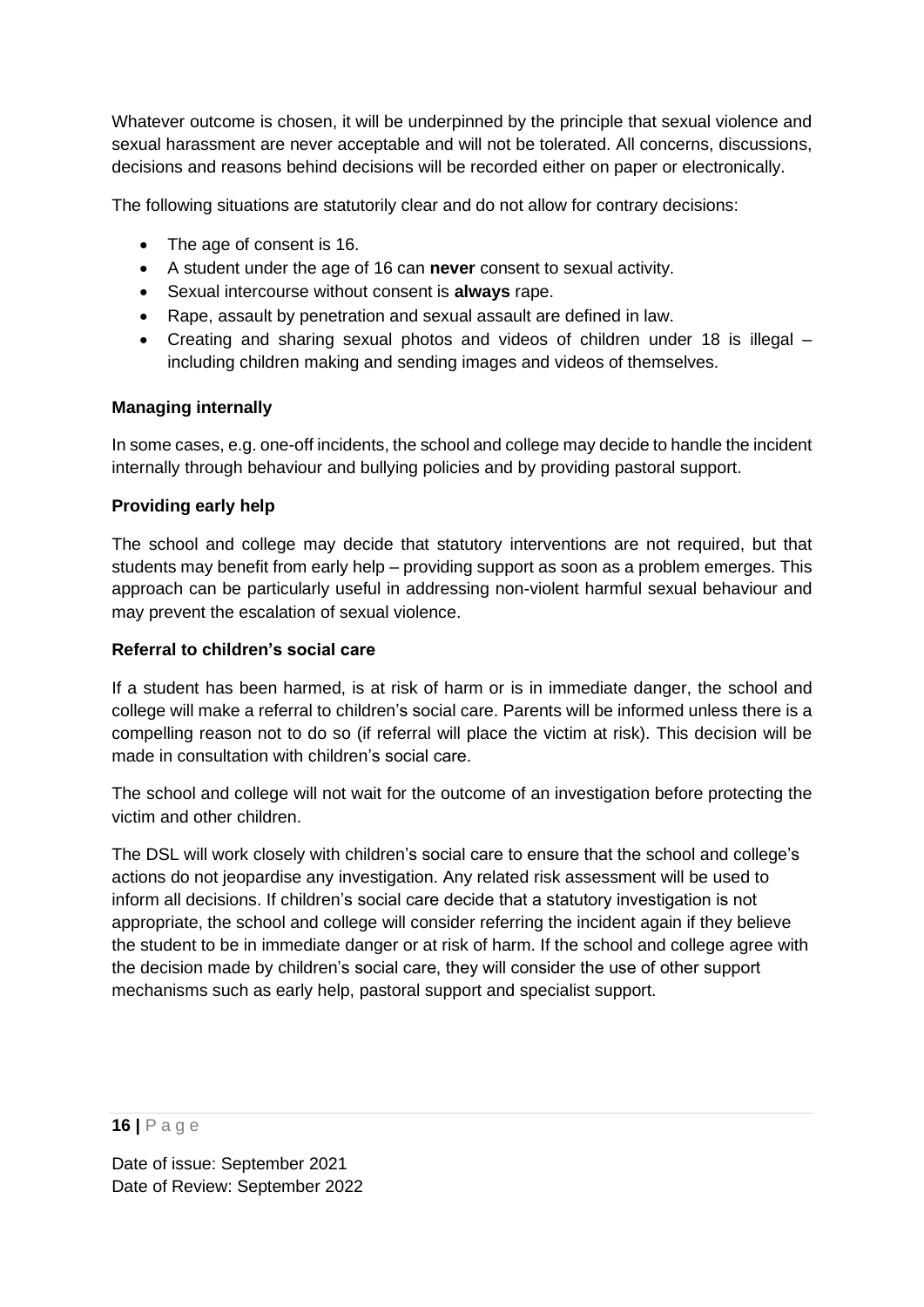## **Reporting to the police**

Reports of rape, assault by penetration or sexual assault will be passed on to the police – even if the alleged perpetrator is under 10 years of age. Generally, this will be in parallel with referral to children's social care. The DSL and deputies will follow the local process for referral.

Parents will be informed unless there is a compelling reason not to do so. Where parents are not informed, it is essential for the school and college to support the student with any decision they take, in unison with children's social care and any appropriate specialist agencies.

The DSL and governance team will agree what information will be disclosed to staff and others, in particular the alleged perpetrator and their parents. They will also discuss the best way to protect the victim and their anonymity. The DSL will be aware of local arrangements and specialist units that investigate student abuse.

In some cases, it may become clear that the police will not take further action, for whatever reason. In these circumstances, the school and college will continue to engage with specialist support for the victim as required.

## **Bail conditions**

Students against whom further action is taken by the police may be released under bail conditions or 'released under investigation' (RUI) in circumstances that do not warrant the application of bail. Where this occurs and the perpetrator returns to school and college, the school and college's primary focus will be conducting an assessment of the risk the perpetrator poses to the victim or other students and staff at the school and college, both physically and in terms of trauma or emotional stress and implementing any mitigating measures necessary to reduce the harm caused.

The school and college will work with children's social care and the police to support the victim, alleged perpetrator and other students (especially witnesses) during criminal investigations. The school and college will seek advice from the police to ensure they meet their safeguarding responsibilities.

The school and college will liaise with police investigators to develop a balanced set of arrangements whereby both the alleged perpetrator and the victim can continue to receive a suitable education without compromising any ongoing investigations or the emotional state of the victim.

### **Managing delays in the criminal justice system**

The school and college will not wait for the outcome (or even the start) of criminal proceedings before protecting the victim, alleged perpetrator, and other children. The associated risk assessment will be used to inform any decisions made. The DSL will work closely with the police to ensure the school and college does not jeopardise any criminal proceedings, and to obtain help and support as necessary.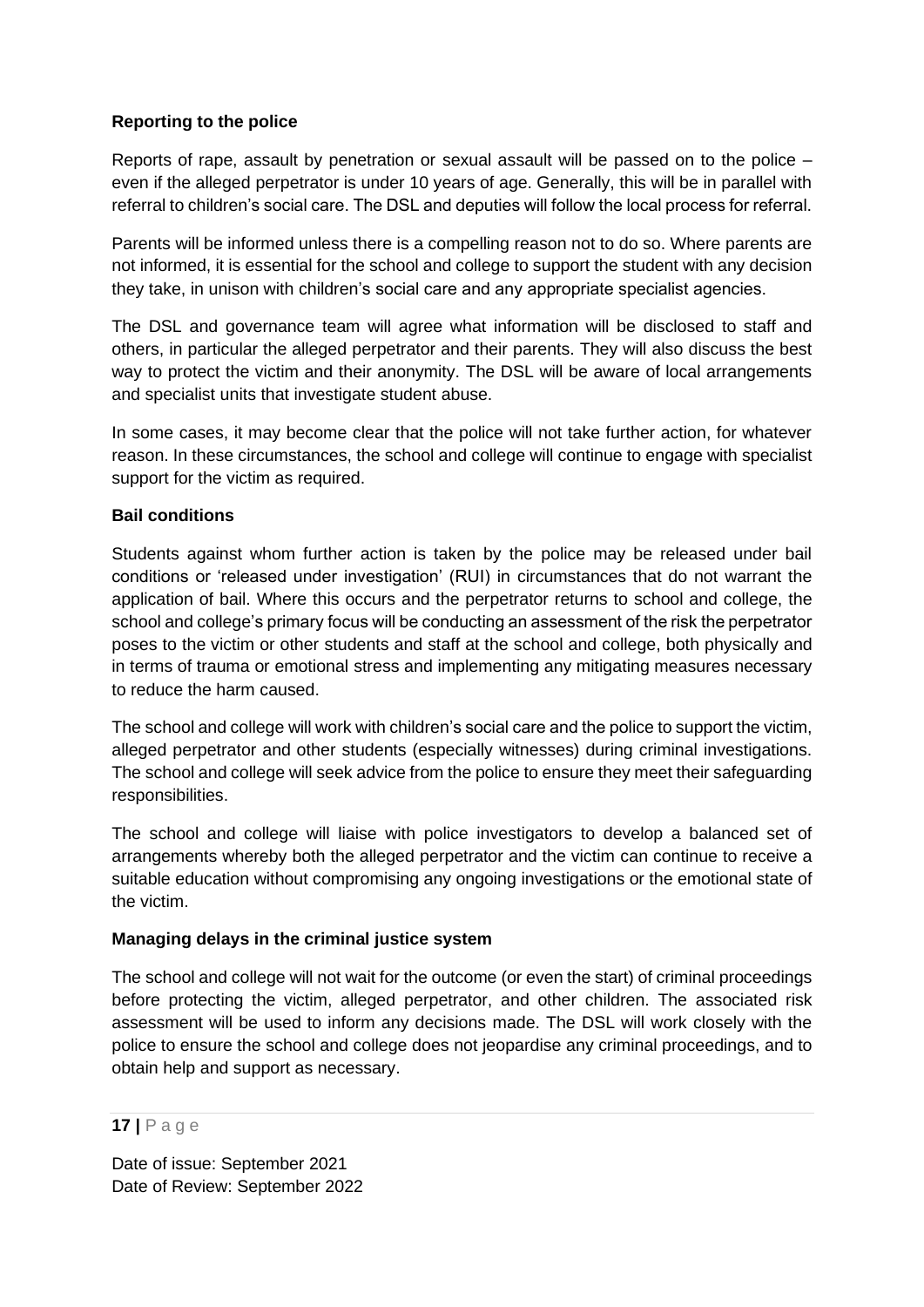### **The end of the criminal process**

Risk assessments will be updated if the alleged perpetrator receives a caution or is convicted. If the perpetrator remains in the same school and college as the victim, the school and college will set out clear expectations regarding the perpetrator, including their behaviour and any restrictions deemed reasonable and proportionate with regards to the perpetrator's timetable. The school and college will ensure that the victim and perpetrator remain protected from bullying and harassment (including online).

Where an alleged perpetrator is found not guilty or a case is classed as requiring "no further action", the school and college will offer support to the victim and alleged perpetrator for as long as is necessary. The victim is likely to be traumatised and the fact that an allegation cannot be substantiated does not necessarily mean that it was unfounded. The school and college will discuss decisions with the victim and offer support. The alleged perpetrator is also likely to require ongoing support, as they have also been through a difficult and upsetting experience.

The head of school will carefully consider, on a case-by-case basis, whether allowing the victim and the alleged perpetrator to share classes or attend the same activities is conducive to either party's effective education, and will implement alternative arrangements, in consultation with the DSL (and SENCO where the victim or alleged perpetrator has SEND), where necessary.

### **Ongoing support for the victim**

Any decisions regarding safeguarding and supporting the victim will be made with the following considerations in mind:

- The terminology the school and college use to describe the victim
- The age and developmental stage of the victim
- The needs and wishes of the victim
- Whether the victim wishes to continue in their normal routine
- The victim will not be made to feel ashamed about making a report
- What a proportionate response looks like

Victims may not disclose the whole picture immediately and they may be more comfortable talking about the incident on a piecemeal basis; therefore, a dialogue will be kept open and the victim can choose to appoint a designated trusted adult.

Victims may struggle in a normal classroom environment. Whilst it is important not to isolate the victim, the victim may wish to be withdrawn from lessons and activities at times. This will only happen when the victim wants it to, not because it makes it easier to manage the situation. The school and college will provide a physical space for victims to withdraw to.

Victims may require support for a long period of time and the school and college will be prepared to offer long-term support in liaison with relevant agencies. Everything possible will

#### **18 |** P a g e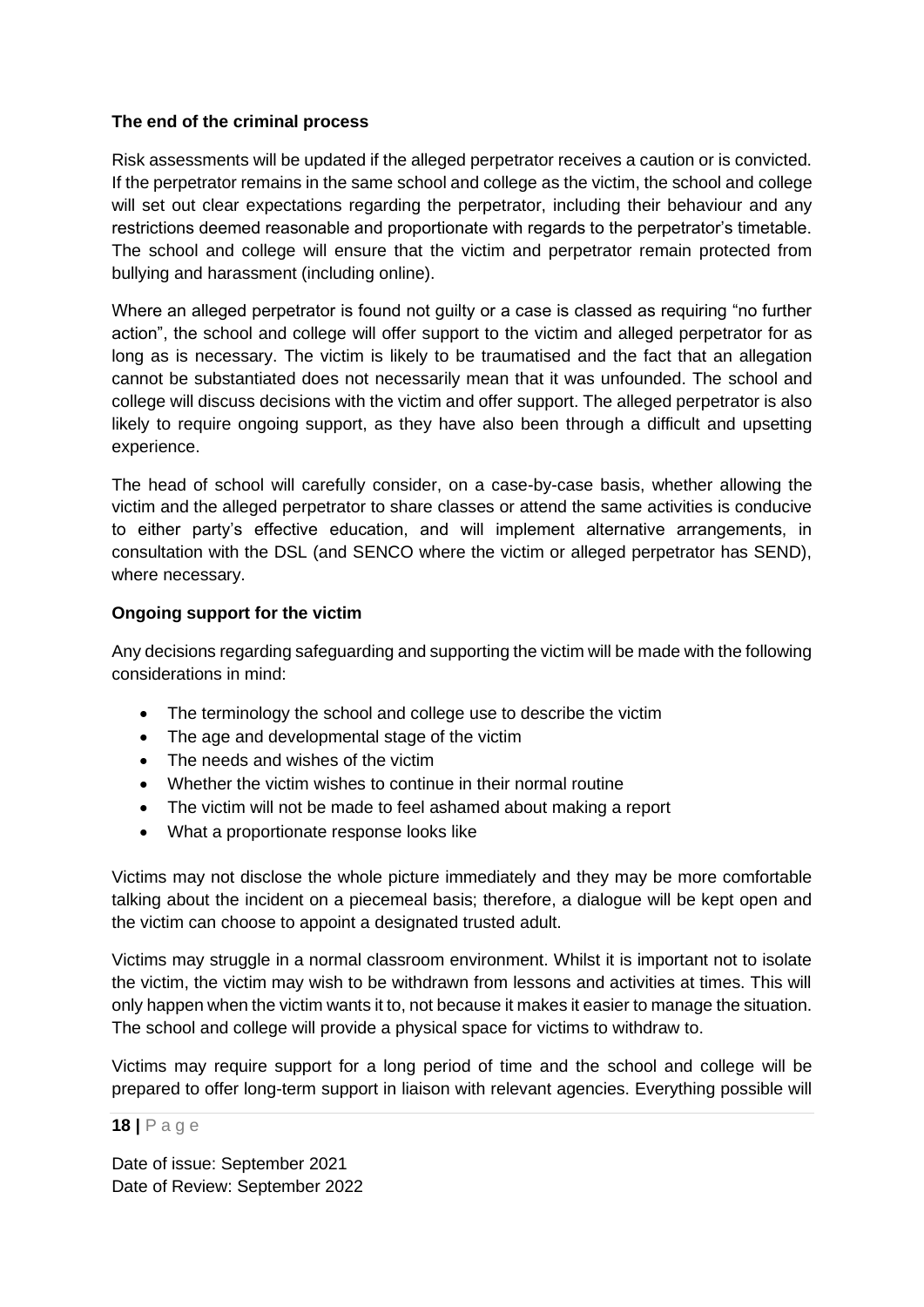be done to prevent the victim from bullying and harassment as a result of any report they have made. If the victim is unable to remain in the school and college, alternative provision or a move to another school and college will be considered – this will only be considered at the request of the victim and following discussion with their parents. If the victim does move to another school and college, the DSL will inform the school and college of any ongoing support needs and transfer the student protection file.

# **Ongoing support for the alleged perpetrator**

Any decisions made regarding the support required for an alleged perpetrator will be made with the following considerations in mind:

- The terminology the school and college use to describe the alleged perpetrator
- The balance of safeguarding the victim and providing the alleged perpetrator with education and support
- The reasons why the alleged perpetrator may have abused the victim and the support necessary
- Their age and developmental stage
- What a proportionate response looks like
- Whether the behaviour is a symptom of their own abuse or exposure to abusive practices and/or materials
- What the outcome of the investigation was

When making a decision, advice will be taken from children's social care, specialist sexual violence services and the police as appropriate. If the alleged perpetrator moves to another school and college (for any reason), the DSL will inform the destination school and college of any ongoing support needs and transfer the student protection file.

If the reported abuse is found to have taken place, the school and college will work with professionals as required to understand why the abuse took place and provide a high level of support to help the student understand and overcome the reasons for their behaviour and reduce the likelihood of them abusing again.

# **Disciplining the alleged perpetrator**

Disciplinary action can be taken whilst investigations are ongoing and the fact that investigations are ongoing does not prevent the school and college reaching its own conclusion and imposing an appropriate penalty.

The school and college will make such decisions on a case-by-case basis, with the DSL taking a leading role. The school and college will take into consideration whether any action would prejudice an investigation and/or subsequent prosecution. The police and children's social care will be consulted where necessary. The school and college will also consider whether circumstances make it unreasonable or irrational for the school and college to make a decision about what happened while an investigation is considering the same facts.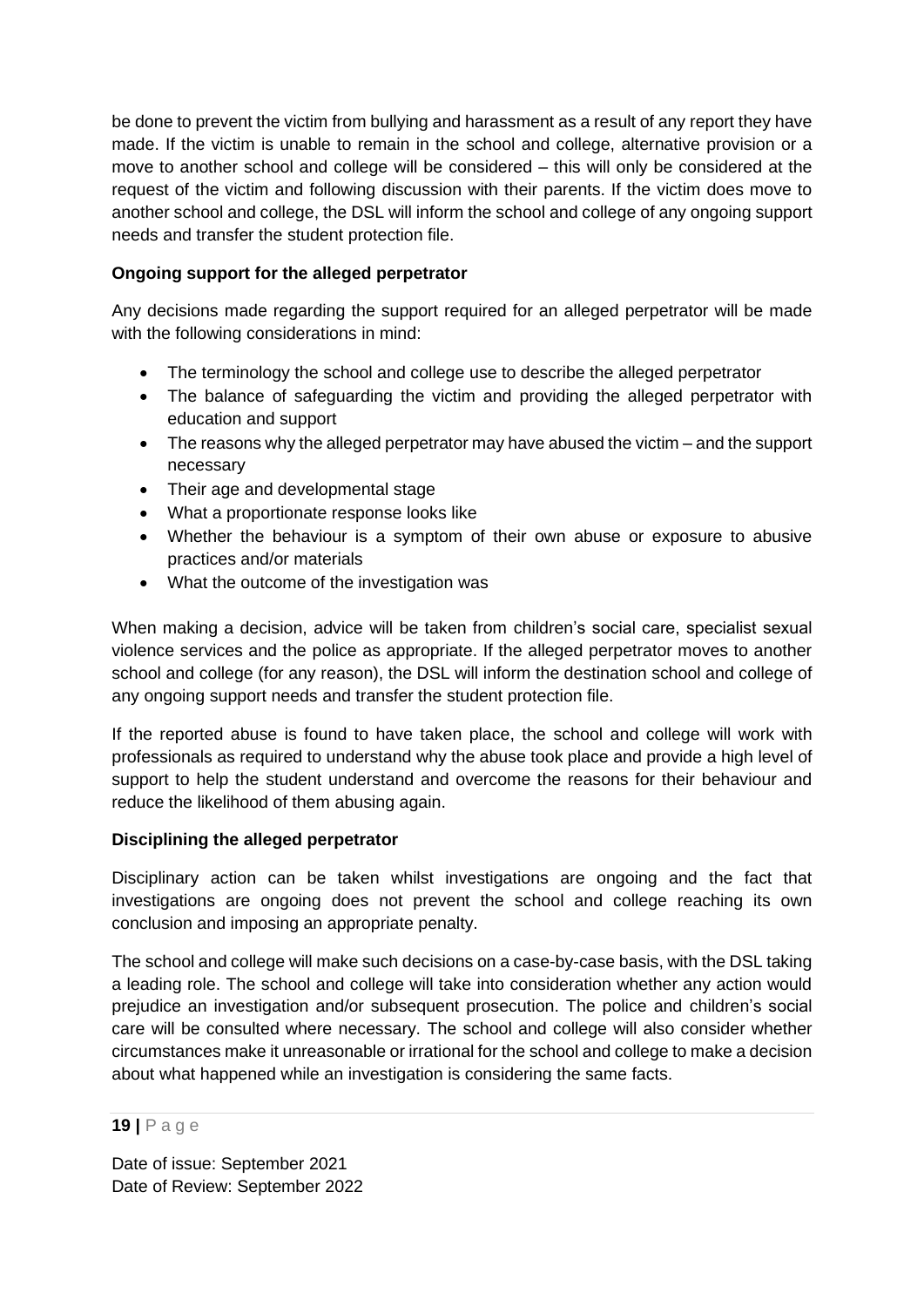Disciplinary action and support can take place at the same time. The school and college will be clear whether action taken is disciplinary, supportive or both.

## **Shared classes**

Once the DSL has decided to progress a report, they will again consider whether the victim and alleged perpetrator will be separated in classes, on school and college premises and on school and college transport – balancing the school and college's duty to educate against its duty to safeguard. The best interests of students will always come first.

Where there is a criminal investigation into rape or assault by penetration, the alleged perpetrator will be removed from classes with the victim and potential contact on school and college premises and transport will be prevented.

Where a criminal investigation into rape or assault by penetration leads to a conviction or caution, in all but the most exceptional circumstances, this will constitute a serious breach of discipline and result in the view that allowing the perpetrator to remain in the school and college would harm the education or welfare of the victim and potentially other students.

Where a criminal investigation into sexual assault leads to a conviction or caution, the school and college will consider suitable sanctions and permanent exclusion. If the perpetrator remains at the school and college, the school and college will keep the victim and perpetrator in separate classes and manage potential contact on school and college premises and transport. The nature of the conviction or caution, alongside the wishes of the victim, will inform any discussions made.

Where a report of sexual assault does not lead to a police investigation, this does not mean that the offence did not happen or that the victim has lied. Both the victim and alleged perpetrator will be affected and appropriate support will be provided. Considerations regarding sharing classes and potential contact will be made on a case-by-case basis.

In all cases, the school and college will record its decisions and be able to justify them. The needs and wishes of the victim will always be at the heart of the process.

### **Working with parents**

In most sexual violence cases, the school and college will work with the parents of both the victim and alleged perpetrator where appropriate. For cases of sexual harassment, these decisions will be made on a case-by-case basis.

The school and college will meet the victim's parents with the victim present to discuss the arrangements being put in place to safeguard the victim, and to understand their wishes in terms of support arrangements and the progression of the report.

School and/or college will also meet with the parents of the alleged perpetrator to discuss arrangements that will impact their student, such as moving them out of classes with the victim.